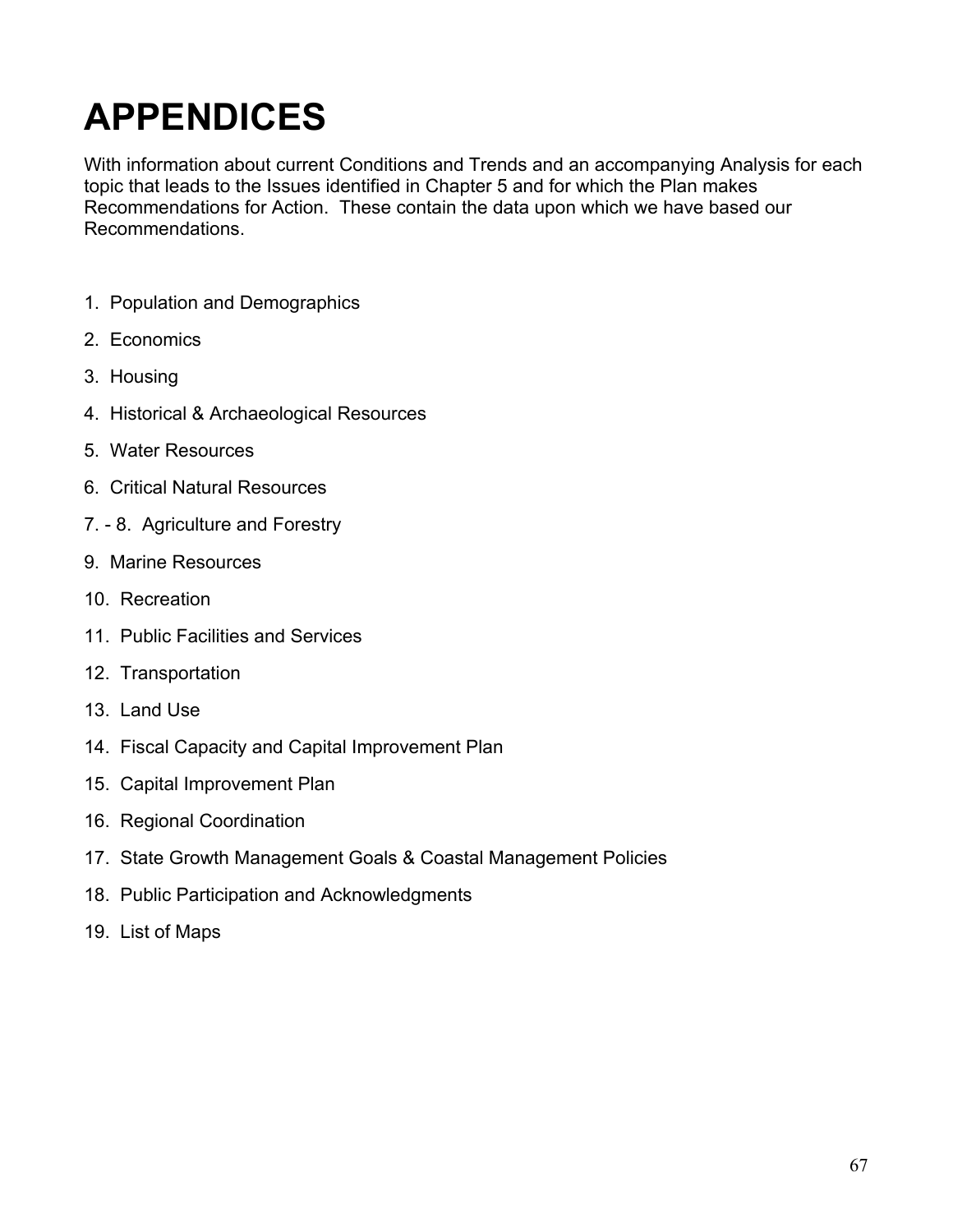## **Appendix 1. POPULATION & DEMOGRAPHICS**

#### **Introduction**

Recognizing the inherent flaws of using estimates and projections, we nonetheless can identify certain trends that are likely to continue (even if later modified by census data for 2010) revised 5-year projections of population, and additional year-to-year reports from the SPO). The magnitude of these trends and shifts in data may be evaluated in light of additional information that may have an impact on them. In effect, the database we create is a work-inprogress as more (and more accurate) data are received, interpreted and projections are modified.

#### **Population Trends**

#### **US Census Bureau Data\* & Projections**

|                       | 1990*     | 2000*     | 2005      | 2010      | 2015      | 2020      | 2025      | 2030      |
|-----------------------|-----------|-----------|-----------|-----------|-----------|-----------|-----------|-----------|
| <b>State</b>          | 1,227,928 | 1,274,923 | 1,321,501 | 1,362,938 | 1,401,553 | 1,434,404 | 1,454,813 | 1,470,869 |
| County                | 47,160    | 51,869    | 53,660    | 55,380    | 56,873    | 58,006    | 58,717    | 58,891    |
| Ellsworth<br>Bar      | 6,002     | 6,473     | 7,021     | 7,312     | 7,681     | 8,014     | 8,286     | 8,543     |
| Harbor<br><b>SW</b>   | 4,476     | 4,833     | 5,118     | 5,332     | 5,571     | 5,782     | 5,947     | 6,099     |
| <b>Harbor</b>         | 1,952     | 1,966     | 1,983     | 1,979     | 1,956     | 1,914     | 1,851     | 1,778     |
| Mount<br>Desert       | 1,891     | 2,115     | 2,197     | 2,319     | 2,424     | 2,516     | 2,588     | 2,655     |
| Tremont               | 1,321     | 1,535     | 1,643     | 1,785     | 1,918     | 2,045     | 2,159     | 2,271     |
| <b>Rate of Change</b> |           |           |           |           |           |           |           |           |
|                       |           | 2000      | 2005      | 2010      | 2015      | 2020      | 2025      | 2030      |
| <b>State</b>          |           | 3.83%     | 3.65%     | 3.14%     | 2.83%     | 2.34%     | 1.42%     | 1.10%     |
| County                |           | 9.99%     | 3.45%     | 3.21%     | 2.70%     | 2.70%     | 1.99%     | 1.23%     |
| Ellsworth<br>Bar      |           | 7.85%     | 8.47%     | 4.15%     | 5.05%     | 4.34%     | 3.39%     | 3.10%     |
| Harbor<br><b>SW</b>   |           | 7.98%     | 5.90%     | 4.19%     | 4.48%     | 3.78%     | 2.85%     | 2.57%     |
| <b>Harbor</b>         |           | 0.72%     | 0.86%     | $-0.19%$  | $-1.19%$  | $-2.13%$  | $-3.31%$  | $-3.92%$  |
| Mount<br>Desert       |           | 11.85%    | 3.88%     | 5.57%     | 4.50%     | 3.80%     | 2.86%     | 2.58%     |
| Tremont               |           | 16.20%    | 7.04%     | 8.66%     | 7.44%     | 6.62%     | 5.57%     | 5.19%     |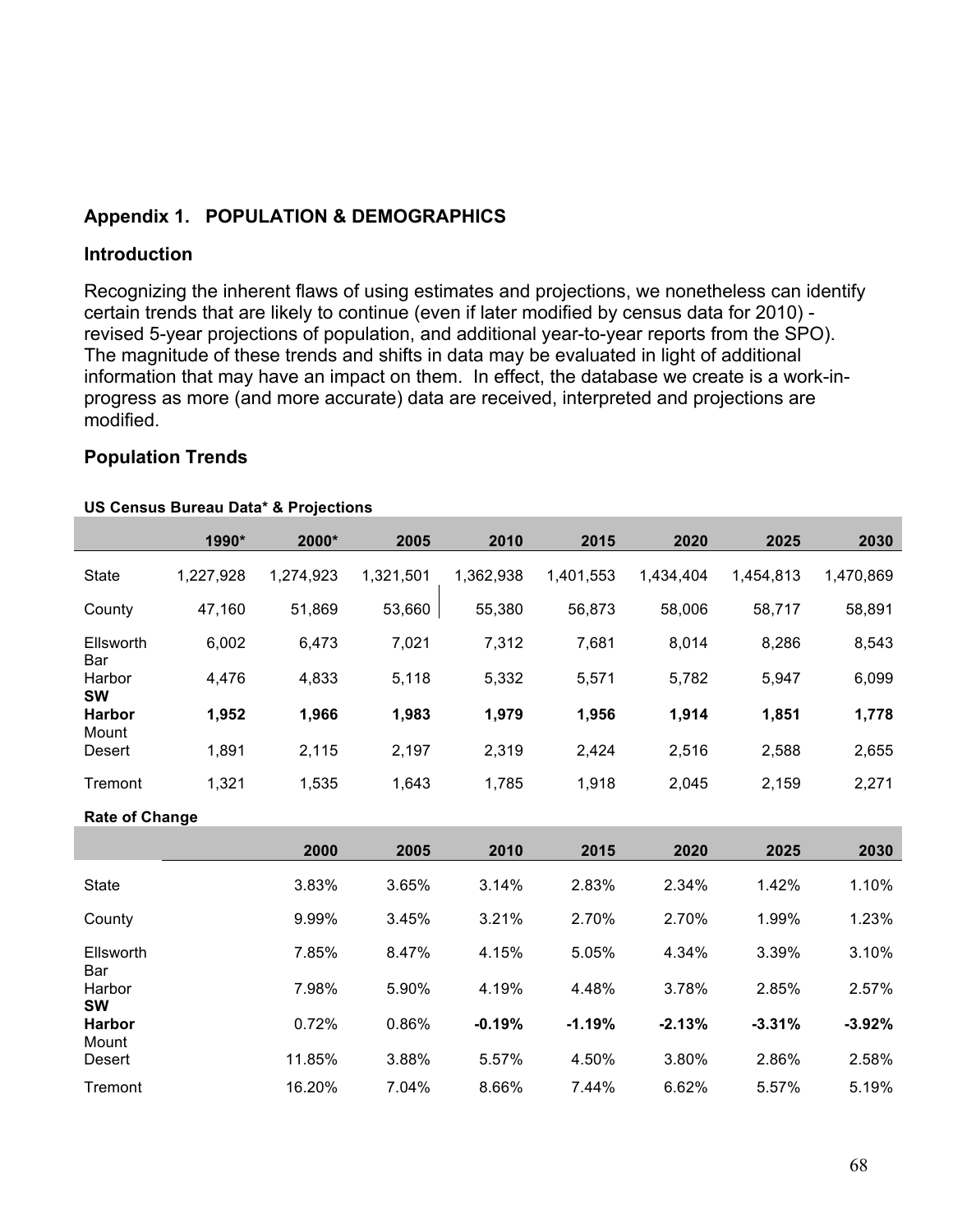US Census data from 1990 and 2000, and 5-year projections thereafter show adecline in population for SWH – even while the State, County, Ellsworth and the other MDI communities are growing. Note that Tremont's population is expected to surpass SWH's shortly after 2015.

Annual population data can be used to compare to the natural population change (as derived from annual Birth/Death records). We can then infer a net migration of residents. We have to wait until the 2010 census to get the "actual" Out-migration and In-migration data. Hancock County PC population estimates for 2000-2020 are the most recent figures available; for Southwest Harbor they show an annual population of 1,980 in 2009 declining slightly through 2020 to 1,939 – a 2% decline

#### **Natural Population & Migration**

| <b>Natural Population</b> | 2000 | 2001 | 2002 | 2003 | 2004 | 2005 | 2006 | 2007 | 2008 | 2009 |
|---------------------------|------|------|------|------|------|------|------|------|------|------|
| <b>Births</b>             | 19   | 15   | 19   | 23   | 22   | 22   | 13   | 15   | 25   | 16   |
| Deaths                    | (32) | (23) | (23) | (19) | (26) | (28) | (27) | (15) | (25) |      |
|                           |      |      |      |      |      |      |      |      |      |      |
| <b>Natural Population</b> |      |      |      |      |      |      |      |      |      |      |
| Change                    | (13) | (8)  | (4)  | 4    | (4)  | (6)  | (14) | 0    | 0    |      |

The natural population change over the past 10 years has averaged a decrease of 5 per year; however note that natural population change has been flat from 2007 through 2009.

#### **Our Aging Population: comparing 1990 and 2000 US census data**

|                                           |         | 2000    | Change     |
|-------------------------------------------|---------|---------|------------|
| <b>SWH Population</b>                     | 1,952   | 1,966   | since 1990 |
| <b>Age Cohort Breakdown</b>               |         |         |            |
| under 5 years- Pre-School Age             | 143     | 85      | $-40.56\%$ |
| % of Total Population(Under 5)            | 7.33%   | 4.32%   |            |
| Ages 5-14 (Elementary/Middle School Age)  | 254     | 245     | $-3.54%$   |
| % of Total Population(5-14)               | 13.01%  | 12.46%  |            |
| 15-19 Years (High School Age)             | 106     | 116     | 9.43%      |
| % of Total Population (15-19)             | 5.43%   | 5.90%   |            |
| Ages 20-44 (Est. Prime Child-bearing Age) | 727     | 622     | $-14.44%$  |
| % of Total Population (20-45)             | 37.24%  | 31.64%  |            |
| Ages 45-64 (Est. Peak Earning Age)        | 385     | 512     | 32.99%     |
| % of Total Population (45-64)             | 19.72%  | 26.04%  |            |
| <b>Total 65 Years and over</b>            | 337     | 386     | 14.54%     |
| % of Total Population                     | 17.26%  | 19.63%  |            |
|                                           |         |         |            |
|                                           | 100.00% | 100.00% |            |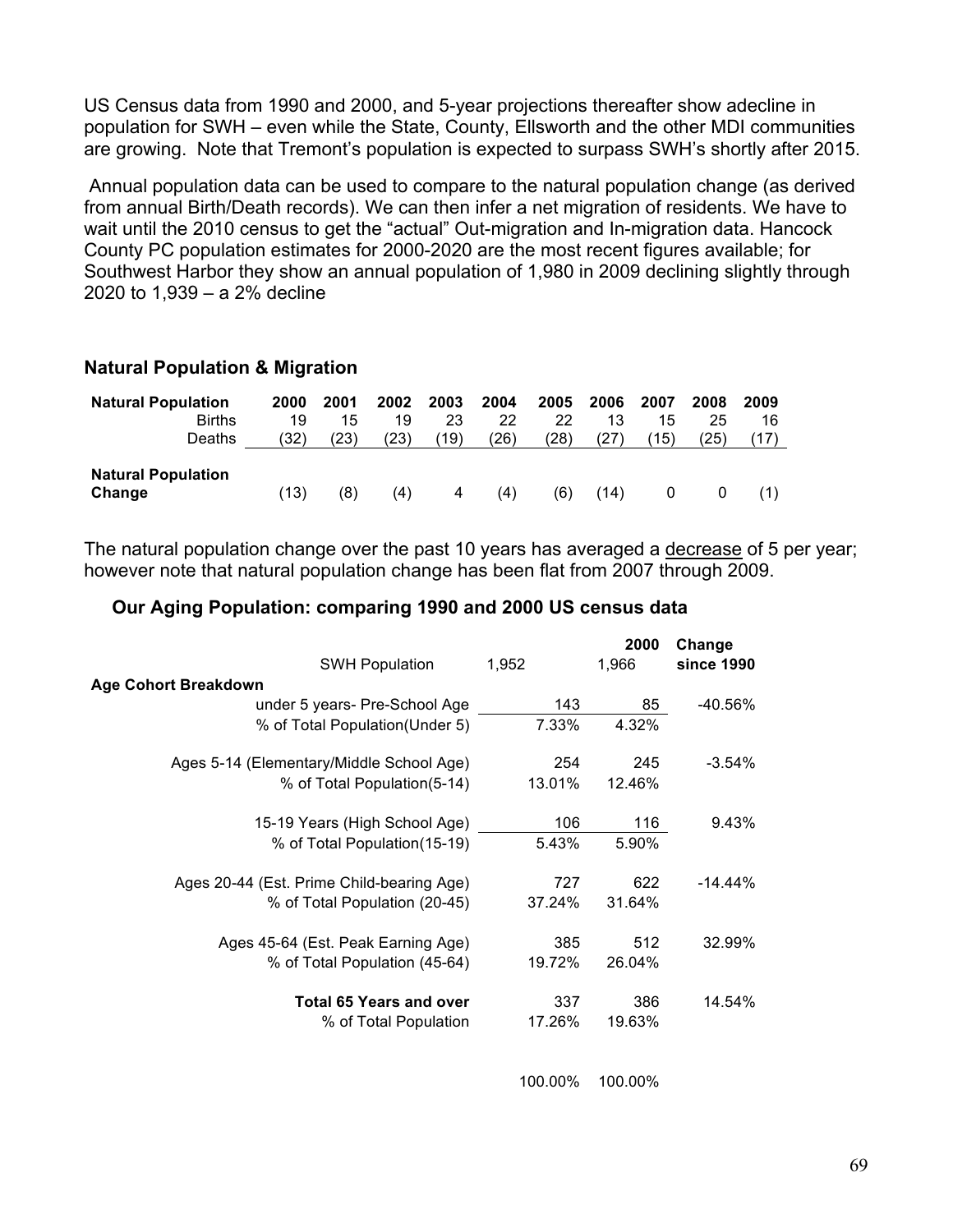From 1990 to 2000 the fastest growing segment was the group aged 45-64 which *grew* at a 33% rate, and there was an equally large *decreas*e in the preschool age group. The adult population was ageing and the school population was dropping. Compare these trends with the Hancock County projections for changes from 2009 to 2020 in the table below.

#### *State Estimates*

| <b>SWH Population</b> | 2009<br>1,980 | 2020<br>1,939 |                 |
|-----------------------|---------------|---------------|-----------------|
|                       |               |               | Change<br>since |
| <b>Ages</b>           |               |               | 2009            |
| $0 - 4$               | 78            | 72            | $-8.06%$        |
| % Total Population    | 3.95%         | 3.71%         |                 |
| $5 - 17$              | 255           | 235           | $-7.73%$        |
| % Total Population    | 12.88%        | 12.13%        |                 |
| 18-29                 | 274           | 202           | $-26.20%$       |
| % Total Population    | 13.83%        | 10.42%        |                 |
| 30-44                 | 333           | 347           | 4.12%           |
| % Total Population    | 16.83%        | 17.89%        |                 |
| 45-64                 | 629           | 575           | $-8.47%$        |
| % Total Population    | 31.75%        | 29.66%        |                 |
| 65-79                 | 283           | 373           | 31.85%          |
| % Total Population    | 14.28%        | 19.22%        |                 |
| 80+                   | 128           | 135           | 5.56%           |
| % Total Population    | 6.47%         | 6.97%         |                 |
|                       |               |               |                 |

Now, almost 10 years later, those aged 65 and over represent 20.75% of our population. The current projections through 2020 show the 65-79 year cohort group as the fastest growing (at almost a 32% growth rate); together with the 80+ group, our 65 and over residents will be over 26 % of our population by 2020.

While there is a significant projected decrease from 2009 through 2020 in the total of the 3 cohort groups beyond high school age, the reasons for the changes are not yet clear. Certainly there is some projected negative economic influence (jobs, housing, etc), but the net loss is about equivalent to the net gain in the older cohort groups. More details will become available with the 2010 Census results.

## **Discussion**

These three groups can have significant impact on Town services and expense.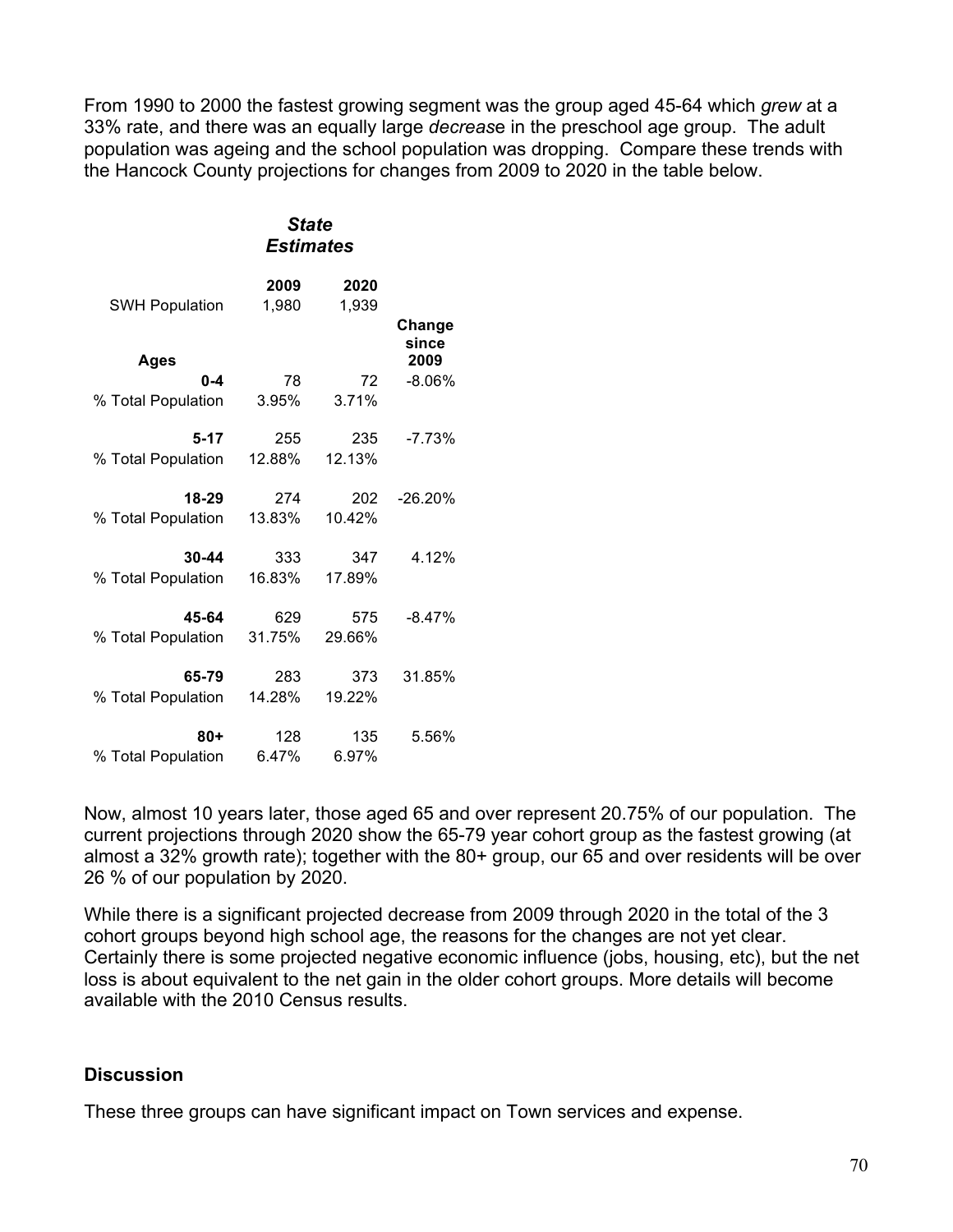The elementary school population is declining at Pemetic; the decade from1996 to 2006 saw a decrease in enrollment from 264 to 194 students, whereas the School District had projected 254 pupils by 2006. The school district projects enrollment at Pemetic to level off at 140 students in 3 years. This change is straining the Town's resources as cost per pupil exceeds State averages and low in-migration of families with school age children will likely continue due to high home prices and fewer jobs. Fewer students being educated without a substantial reduction in fixed costs means an increasing burden on the existing homeowners via the property tax.

Further, as our population of retired and elderly persons increases, the portion of their tax dollars that goes to education may be perceived by them (and others) as unfair. We should investigate comparative data from Tremont to better make a case for consolidation or reallocation of grade levels and reducing the overall cost/student.

The increasing size of our 65 and older population has two additional implications for the Town. One is the ever- increasing need for ambulance, social and nursing services. The other is the transition to alternative living arrangements that need to be considered as people become less mobile or infirm and as their current homes become expensive and/or too burdensome to maintain.

The cost of ambulance, social and nursing services is also increasing and is likely to continue upward as demand for these services increase. This is another opportunity for consolidation/sharing of services with other towns on the island.

Further, as housing prices continue on a relative basis to be high coupled with a decline in local population of likely candidates for home purchases, the demand for housing must come primarily from new residents (in-migration) or from seasonal residents. At the high end of housing prices, this will likely mean more retirees; at more moderate prices, a robust economic recovery and its affect on job creation will be the key factor.

We really won't know how the economy and shifts in work/living patterns since 2000 have altered the above until early 2012, the anticipated publishing date of the final 2010 Census data.

The current economic climate and anticipated 2-3 year recovery may influence the working patterns more than the living patterns. While we may not know the extent, we can assume the hunt for jobs off island will increase and eventually lead to more out-migration, particularly among younger workers.

SWH has a significant seasonal population:

- 1996 Plan estimated an increased number of summer dwellings; it is now estimated that there are about 1100. The recent Village at Oceans End subdivision will probably add to this number.
- SWH/Tremont Chamber of Commerce figures for transient tourist accommodations: approximately 1880 beds + 25% additional nonmember accommodations at 75% occupancy suggests approximately 1700 summer visitors who stay in SWH.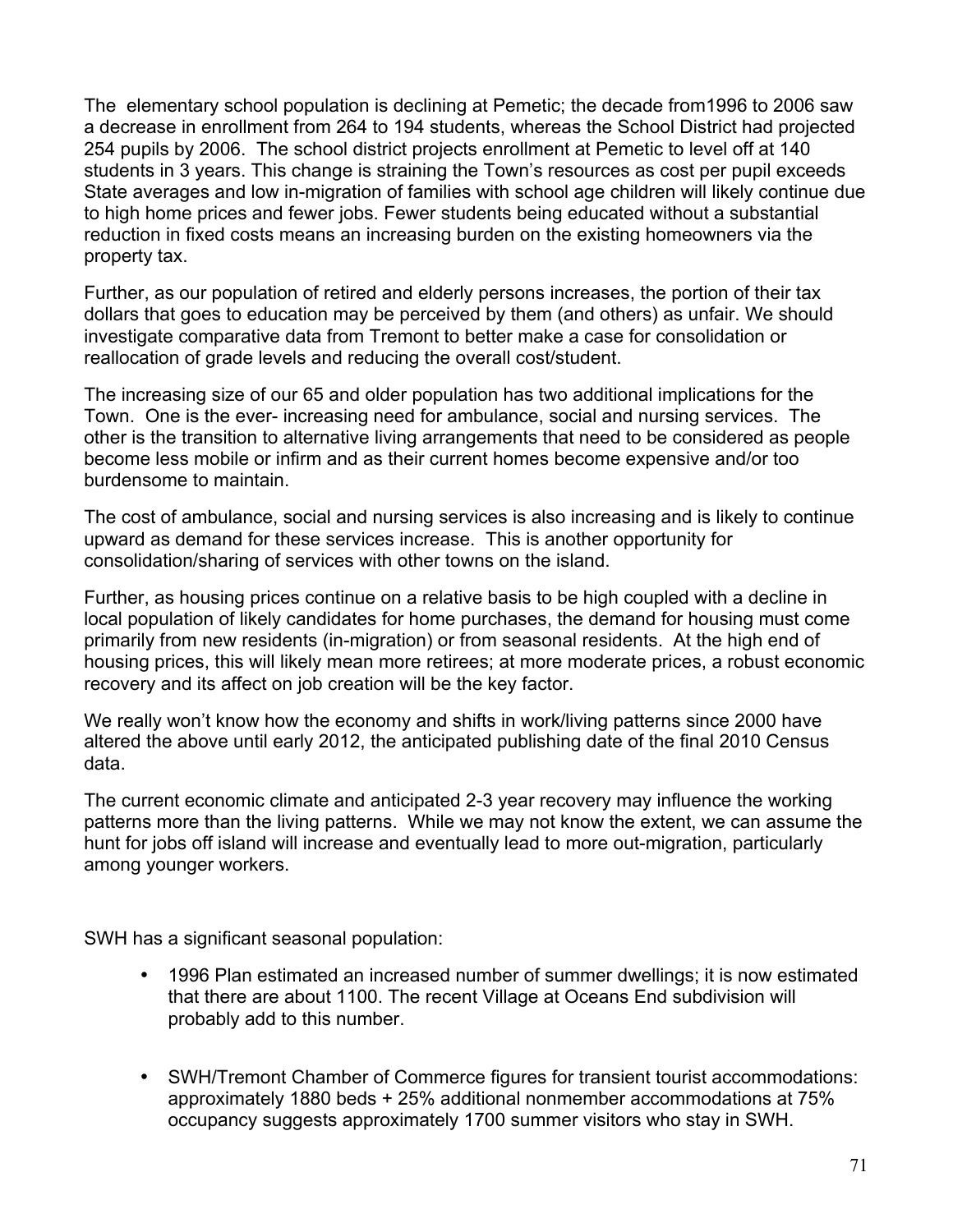- People who live on boats + "day-trippers" estimated at 300 persons
- Thus, the Town year-round population of 1,966 is augmented during the two summer months by an additional 3,100 persons, for a total of 5,066 persons – 1.5 times the number who live here. These numbers will have an increased impact upon the Town, as the services required to meet the needs of the summer population have to be provided by the residents.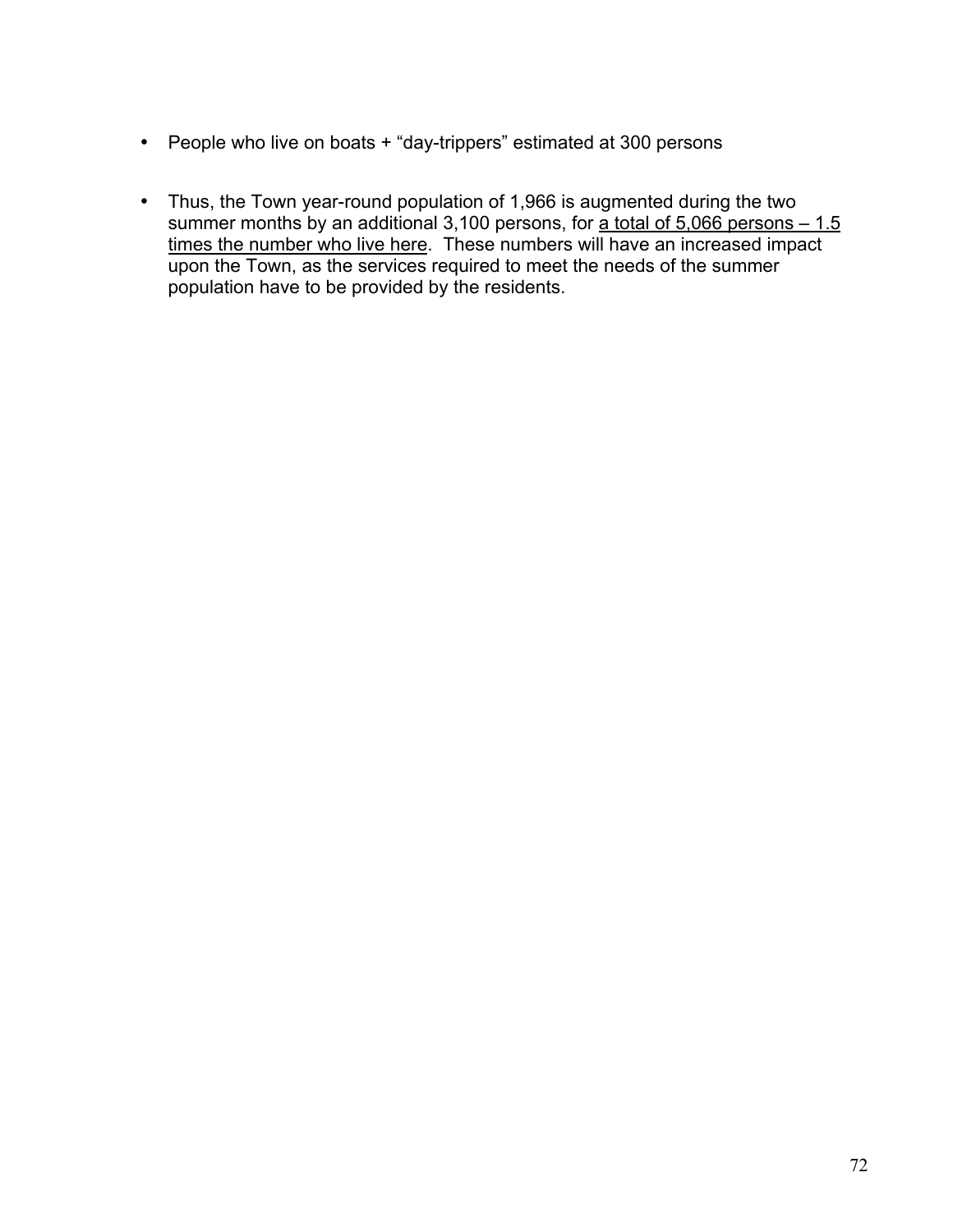## **Working and Living on MDI** (As of the 2000 Census)

#### **Where Do MDI Residents Work?**

|                  | Work in: |       |       |         |  |  |
|------------------|----------|-------|-------|---------|--|--|
|                  | MDI      | E/T   | Other | Total   |  |  |
| Live in:         |          |       |       |         |  |  |
| Bar Harbor       | 1941     | 215   | 220   | 2376    |  |  |
| Mount Desert     | 829      | 118   | 118   | 1065    |  |  |
| Southwest Harbor | 807      | 54    | 87    | 948     |  |  |
| Tremont          | 663      | 64    | 73    | 800     |  |  |
| Totals           | 4240     | 451   | 498   | 5189    |  |  |
|                  | 81.71%   | 8.69% | 9.60% | 100.00% |  |  |

#### **Where do MDI Workers Live?**

|                   |            | Live In: |        |         |
|-------------------|------------|----------|--------|---------|
|                   | <b>MDI</b> | E/T      | Other  | Total   |
| Work In:          |            |          |        |         |
| <b>Bar Harbor</b> | 2335       | 473      | 901    | 3709    |
| Mount Desert      | 662        | 73       | 230    | 965     |
| Southwest Harbor  | 962        | 111      | 367    | 1440    |
| Tremont           | 281        | 45       | 74     | 400     |
| <b>Totals</b>     | 4240       | 702      | 1572   | 6514    |
|                   | 65.09%     | 10.78%   | 24.13% | 100.00% |

#### **Where Do SWH Residents Work?**

| SWH<br>MDI            | 553<br>254 | 58.33%<br>26.79% |
|-----------------------|------------|------------------|
| Work On Island        | 807        | 85.13%           |
|                       |            |                  |
| Ells./Tren.           | 54         | 5.70%            |
| Other                 | 87         | 9.18%            |
| <b>Work Elsewhere</b> | 141        | 14.87%           |
|                       |            |                  |

| 100.00%<br>Total<br>948 |  |
|-------------------------|--|
|-------------------------|--|

#### **Where do SWH Workers Live?**

| 1440 | 100.00% |
|------|---------|
| 478  | 33.19%  |
| 367  | 25.49%  |
| 111  | 7.71%   |
| 962  | 66.81%  |
| 409  | 28.40%  |
| 553  | 38.40%  |
|      |         |

85% of SWH resident working population work on MDI; 60% work in SWH.

6% commute to Ellsworth/Trenton; 9% to elsewhere.

67% of people who work in SWH, live on MDI (39% in SWH)

8% Commute from Ellsworth/Trenton; 25% from elsewhere.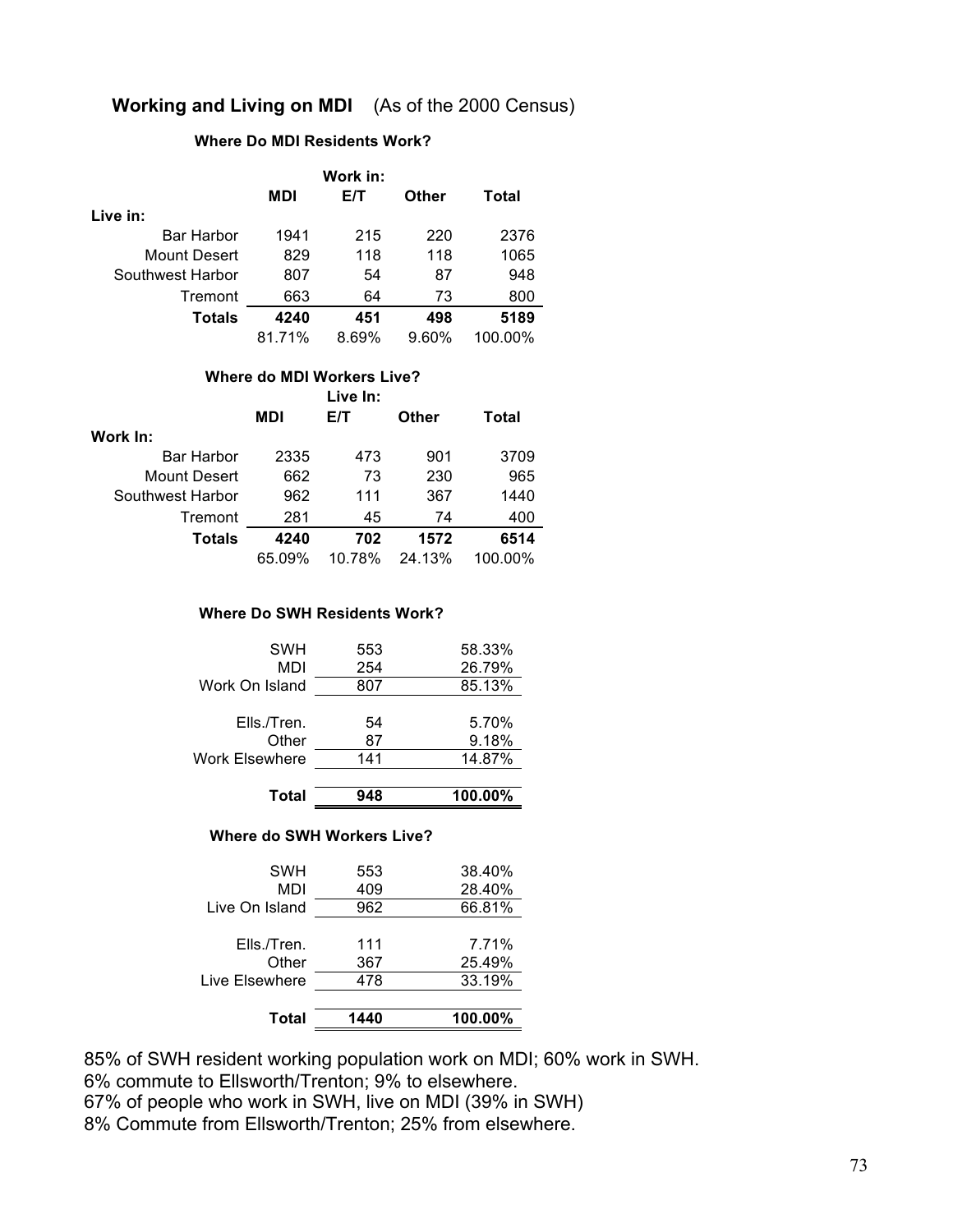#### **Discussion**

In 2000, SWH "imported" 887 workers and "exported" 395 SWH working residents who work elsewhere; SWH in 2000 had a total workforce of 1440 of whom 62% lived elsewhere. With the move of the Hinckley and Morris production facilities to Trenton soon after 2000 and the recent economic downturn, there are fewer jobs in SWH, and SWH residents who work in these two businesses may now be commuting to Trenton.

Based on a very small increase in population and number of families, the economy was expected to grow at a low level in the decade following the 1996 plan. In 2005, the unemployment rate continued to fluctuate monthly from 8.6% to 2.8%, compared with the State's fairly constant rate of 4.8%. This is however much less fluctuation than in 1994 (20.5% to 1.8%), perhaps indicating a shift in the type of employment. The 1996 Plan projected that the growth sectors of the economy would be in services, retail and construction. This was shown to be true in the 2000 census - marking the trend toward a tourism-based economy. SWH also has a large number of people who are self-employed or who have home occupations. Specific data are hard to get, and it is hard to predict how this may or may not change in the next decade.

Our two major "industries" – boatbuilding and tourism – are both subject to nationwide economic conditions. The economic recession of 2008-09 saw major layoffs in the boatbuilding and related businesses. Shifting priorities and business locations will have a negative effect on SWH short- to intermediate-term. Whether jobs/businesses will be replaced during an eventual recovery is still in question. Also yet to be determined is the impact on tourism as a result of increased sales taxes in 2010 on lodging and dining and the potential impact of any spike in gasoline prices.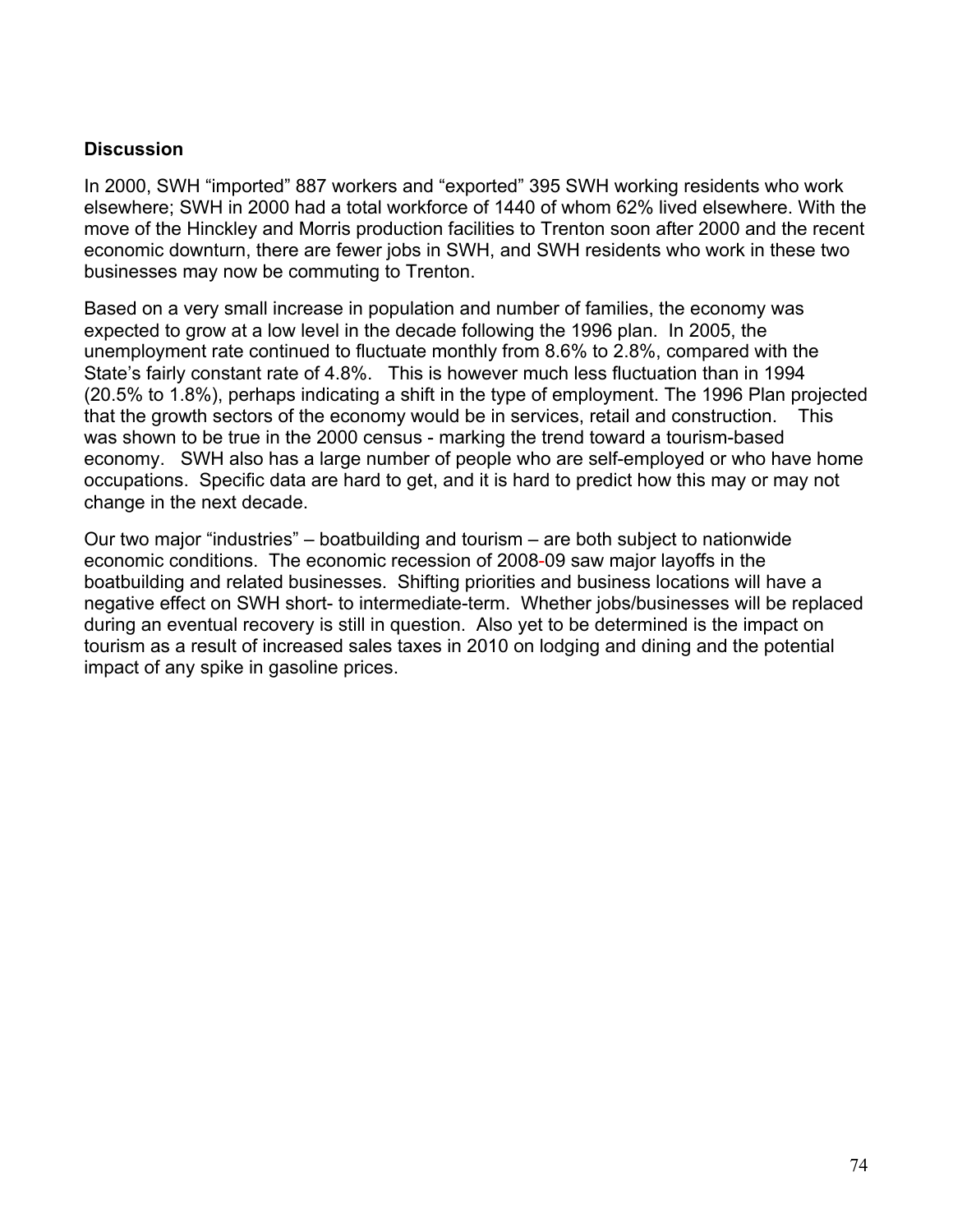### **Appendix 2. THE ECONOMY**

#### A. HISTORICAL PERSPECTIVE

For the first 200 years of its history, Southwest Harbor's economy was based on fishing and boat building, supplemented by subsistence farming. Seasonal residents and tourists began arriving in the late 19<sup>th</sup> century, drawn by the beauty and fame of Acadia National Park and the example of wealthy families traveling from the metropolitan areas of Boston, New York and Philadelphia, to their summer "cottages" in Bar Harbor and Northeast Harbor. These visitors continue to have an increasing impact on the local economy. Increasingly Southwest Harbor's community is made up of retirees who, having visited at one time or another in the past, have now made Southwest Harbor their permanent residence after their working careers are through. To the extent that these newcomers are living on fixed incomes and/or investments (which lately have been volatile) the tax base, which is largely residential, may be constrained.

Through the 1980's and most of the 1990's, fishing and boatbuilding continued to flourish. At the writing of the previous Plan in 1997, Southwest Harbor saw significant landings of scallops, lobsters, sea urchins, crab, groundfish, clams, shrimp, and bait. Today, only the lobster fishery remains viable. Boat building has diminished as well. The world famous Hinckley Company has moved its main production facilities off Island to be nearer its work force. It continues to provide boat maintenance, launching and charter services at its traditional location on the Manset shore. Morris Yachts has also removed production of its luxury sailboats off Island.

Tourism has become increasingly important as the season has expanded from 10 weeks to five months bracketed by Memorial Day in the spring and Columbus Day in the fall. Many small, self-employed business owners provide lodgings, meals and recreational services such as boat charters and tours, canoe, kayak and bicycle rentals, and on Main Street, gift shops and galleries have replaced the shoe store and the several small grocers. The hardware store and the drugstore are important anchor stores providing convenient service to the year round community as well as seasonal visitors. A few storefronts remain empty year round. Many people do their shopping out of town in Ellsworth in the big box stores and online shopping has likely diminished the viability of small, traditional service shops. Still, the traditional downtown seems secure for the immediate future with services such as the library and community recreation building located in the center of town along with the town offices, police station, elementary school, banks and post office – all within easy walking distance of each other and much of the residential neighborhoods as well. The small, walkable downtown is one of the most often mentioned and valued assets.

Home construction services have traditionally thrived as immigrating retirees build or renovate their new homes. In addition to the beauty of the area and the attractive small town, working community feel that Southwest Harbor projects, land values in town continue to be much lower than in much of the rest of the country, making retirement here economically affordable.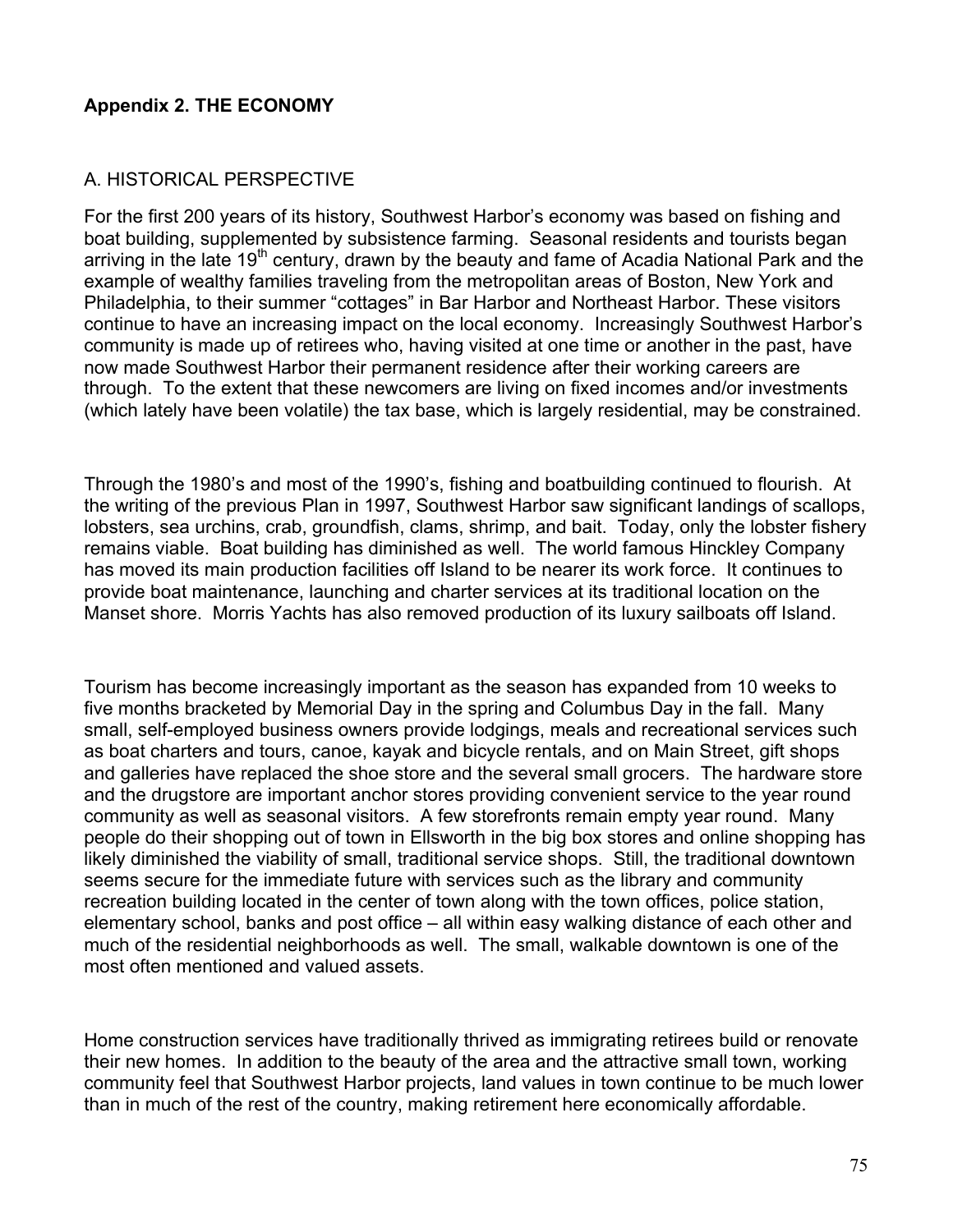Coastal land is particularly valuable which has resulted in tax assessments for some long-time residents that have forced them to sell their homes and move inland or off Island.

Medical care and elder care services are expanding to care for the ageing population. The recently built Straus Center provides adult daycare and the demand for this type of service is likely to grow.

#### B. ECONOMIC DEVELOPMENT

Southwest Harbor has no economic development plan and does not participate in any regional plan. The local chamber of commerce is an effective agent for businesses in the seasonal lodgings and restaurant businesses. Its annual Octoberfest showcases local brewers and crafters and is one of the largest on the east coast. Recently local retailers have begun their own merchants' association but there appears to be no community support for attracting industry or commercial activities to the town.

Southwest Harbor has a relatively high percentage of self-employed and home based businesses, including crafters, food processors, property maintenance workers and housekeepers, fishermen, and professional services. It is likely that the income from some of this work is underreported. Support for home-based businesses was one of the defining issues in developing a mixed-use zoning ordinance in 1988 and will likely remain an important issue in the future. There are no major employers in town except the Coast Guard, which although having undergone a reduction in workforce with the consolidation of some administration functions in Portland, should continue as an important member of the community. Jackson Laboratory in Bar Harbor, the largest employer in Hancock County, employs many SWH people, and its future here seems secure even as it expands its activities in other parts of the country. The College of the Atlantic, in Bar Harbor, founded in 1969, is also a major employer with an expanding community presence. The Hinckley Company once the biggest employer in Southwest Harbor as well as one of the major employers in the region, has moved its production operations off island leaving only its boat servicing and launching business in town. The economic downturn of 2008 has diminished production operations in Trenton, but that is expected to recover.

Notwithstanding the recent economic downturn, Hancock County is growing with Ellsworth, the shire town and major service center, undergoing an expansion in retail services and investments in infrastructure.

The economy of Southwest Harbor with its proximity to the ocean and Acadia National Park, should continue to enjoy a healthy and increasing tourist business and while boat building is diminishing, boat service, storage and brokerage should continue as defining economic activities. No other significant changes are anticipated for this planning period. The harbor's three public town docks are busy and there is a waiting list for moorings. Recreational boats have long since outnumbered the fishing boats. The lobster fishery appears to remain healthy,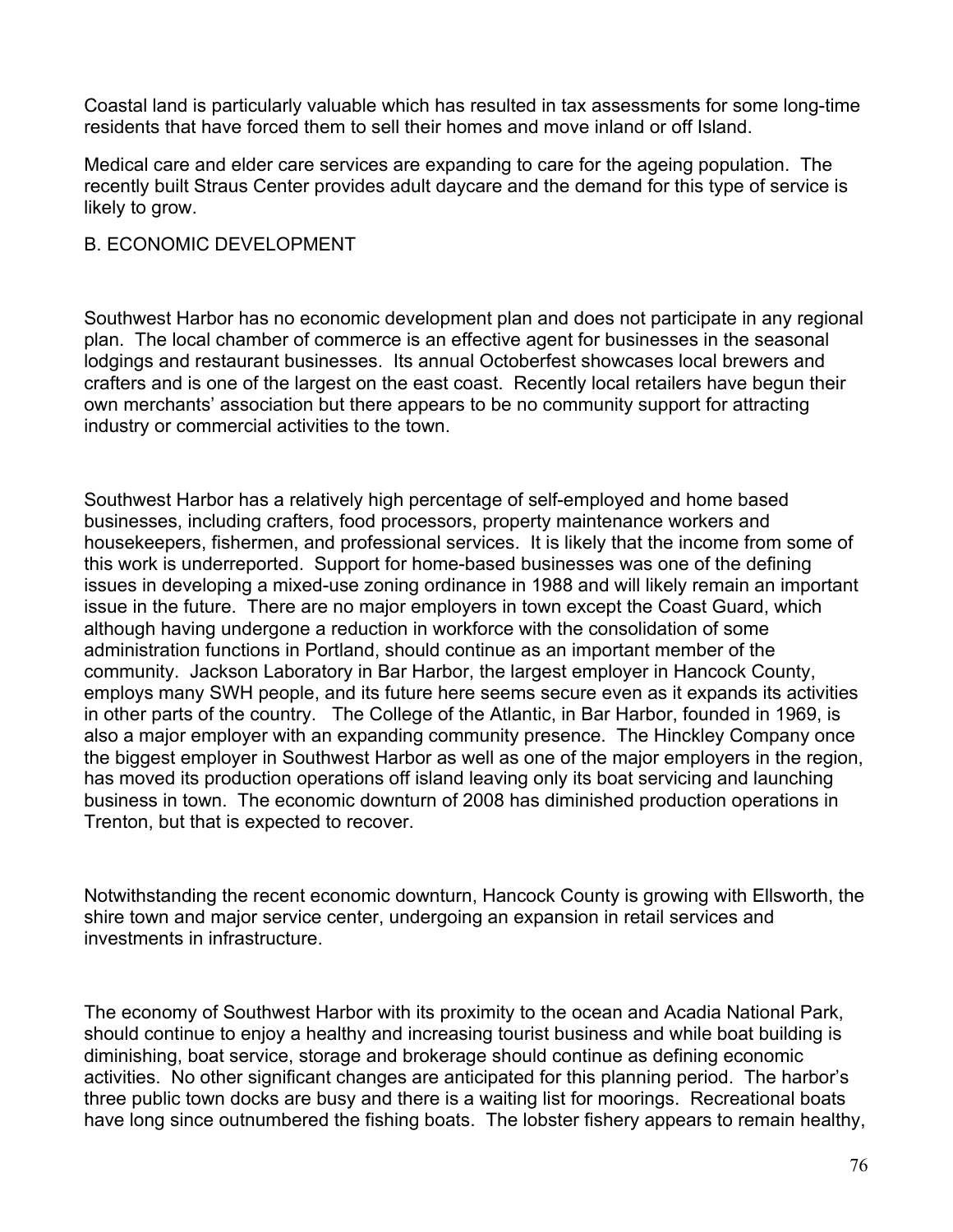while other types of commercial fish landings have ceased. More and more the fishermen are using the town docks rather than private piers to unload their catch. There is a real question about the continued viability of private piers, neither of which to participates in the state's Working Waterfront program. The town's citizens have always indicated their support for maintaining the working harbor both to help preserve the fishing industry and to preserve the traditional character of Southwest Harbor. The Town has applied for and received two SHIp Grants, one in 1998 and the second in 2008 for improvements to two of its three public town docks to support fishing activities and general water access.

This working harbor is also a draw for tourists who use it for recreation and travel to the outer islands. This dual use of the harbor, both for fishing and recreation sometimes causes tension when disputes occur about the primacy or legitimacy of an activity. Recreational uses have not replaced fishing activities so much as overtaken them. On land, the seasonal doubling of the population with its accompanying traffic congestion and lack of parking can feel like an "invasion" and some maintain that the Town would be better off without it, so it is hard to garner general, coordinated support for expanding the tourism business. It is very difficult, however, to imagine how the area would do without the income it produces.

Southwest Harbor does not have a Tax Increment Financing District, but it has placed 70 acres in the Pine Tree Development Zone program. The land covered is entirely involved in marine related activities and almost exclusively in boatbuilding. To date, only one business has taken advantage of the program.

## C. WORKFORCE

The majority of Southwest Harbor residents are employed locally and/or on the Island, but workers do travel further in Hancock County to Ellsworth and occasionally beyond. As of 2000, 85% of SWH's working residents work on MDI, 60% in SWH itself.

By the same token, the labor force in town is local: 67% of people who work in SWH live on MDI (39% live in SWH), and 33% commute from elsewhere in Hancock County including Trenton and Lamoine and as far downeast as Sullivan and north to Bangor. Southwest Harbor has its share of laborers, skilled tradesmen and professional workers, but land values make housing starts difficult for new families and workers entering the region. Many property owners prefer to rent out their homes on a weekly or monthly basis at seasonal rates, leaving them vacant in winter.

Data also show that 23% of SWH residents work in education, health care and social services.

With the expanding of the tourist season, it is sometimes difficult to find staff to work. More and more, seasonal labor is imported from countries such as the Czech Republic, Slovakia and Russia. Housing for seasonal workers is difficult to come by.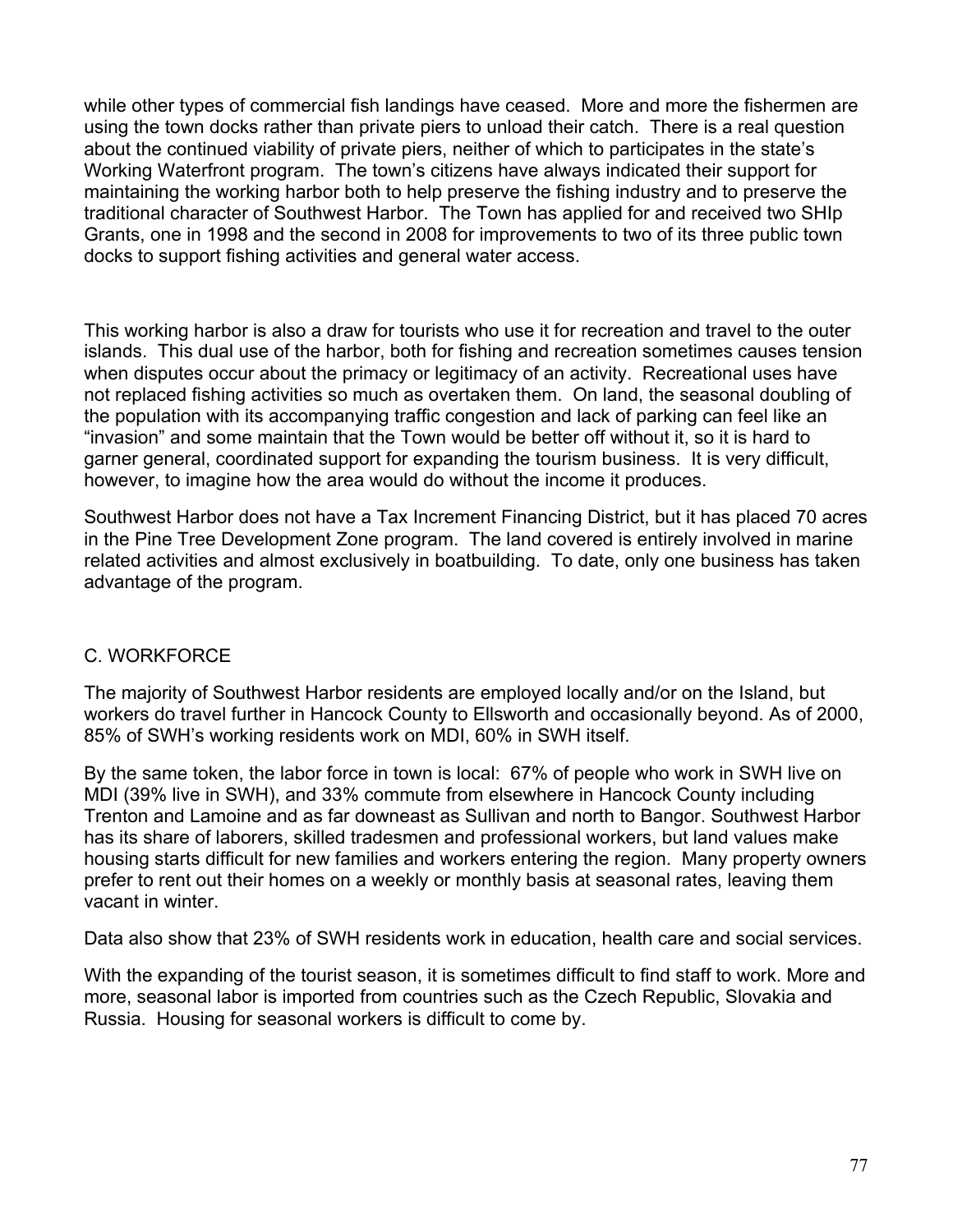## D. ZONING

Southwest Harbor has a mixed-use zoning ordinance. When it was enacted in 1988, the feeling was that the Town should not encumber home occupations, the entrepreneurial spirit and potential new business startups. This was in keeping with traditional development patterns. Still, the ordinance rendered much of the properties and uses non-conforming. Development pressure, such as it is, is moving toward residential and second home development. There are few performance standards regulating commercial and industrial uses, but nor is there much prospect of commercial and industrial expansion.

## E. PUBLIC FACILITIES

During the following planning period capital improvements to public facilities will be focused on repairing existing services rather than expansion. Roads and sidewalks, water and sewer delivery and storm water run-off will be upgraded. Retailers have long requested installation of decent, handicapped accessible, year round public toilets in the downtown. The latter would be most needed during the tourist season, which has expanded in recent years.

## $*$  THE LOCAL ECONOMY: THE WAGE-INCOME DISPARITY

One of the challenges Hancock County faces is that it is difficult for many towns to qualify for many grants since our income levels are too high. At the same time our wages are low. In 2007, the Maine Department of Labor reported that the average annual wage in Hancock County was \$31,410, which is less than the livable wage. According to the Department of Labor, a two-person (one adult and one child) household in 2008 required an annual salary of \$35,226 for a livable wage. Why are our incomes so high if we have so many low paying jobs? A July 2009 report from the Maine Department of Labor indicates that 22.55 percent of household income in Hancock County is derived from

interest, dividends and rent and only 58.5 percent from wages. (The remaining income is from transfer payments such as social security). By contrast, the statewide proportions of income derived from interest, dividends and rents and from wages are 14.9 percent

and 65 percent respectively. The high rate of unearned income is due in large part to the inmigration of relatively well-off retirees who are not dependent on locally based jobs for their income. Those who are dependent on local wages for their income, primarily those of working age, have lower incomes.

*!"Hancock"County"Planning"Commission,"Winter"2009"Newsletter.*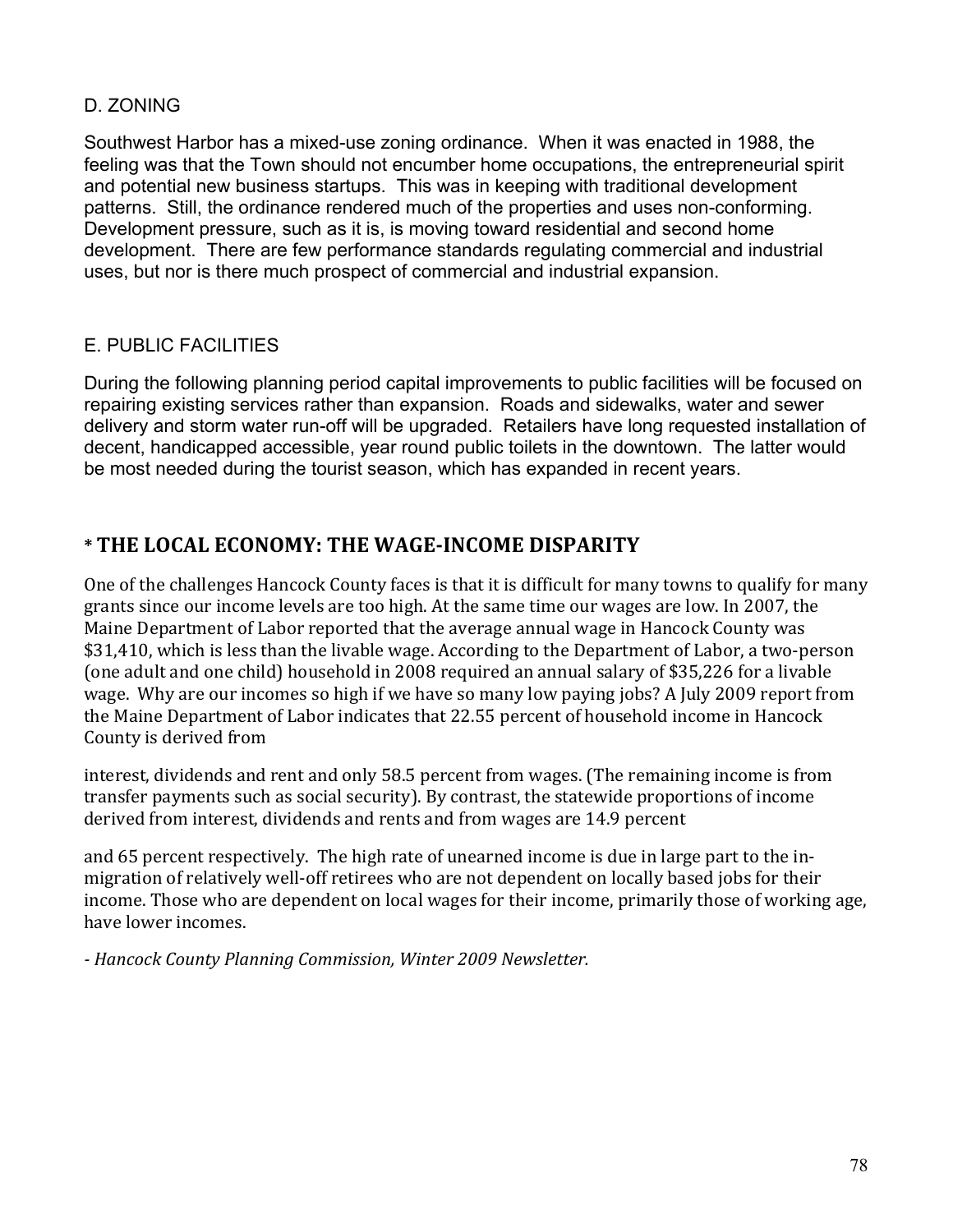## **Appendix 3. HOUSING**

Southwest Harbor housing is a complicated mix ranging from old (nineteenth century) to new (since 1980), year-round and seasonal residences that are sprinkled along the major roads, partly clustered on Clark Point and near the village center, partly growing in newer subdivisions. Two-thirds of households own their homes (MSHA 2008). Most (72%) live in single-family houses or mobile homes (7.4%) (US census 2000). In 2008 there were 952 year-round households. (MSHA) Since population projections show Southwest Harbor getting a bit smaller with an ageing population, it doesn't appear that additional housing units will be needed for the year-round population. At this point, it appears that there will be continued demand for seasonal residences and tourist accommodations, although we don't know of any projections about this aspect of local housing. It is very difficult to quantify what type of housing and how much might be needed to maintain a vigorous year-round community. An important question is what type of housing is needed for our future workforce and for the young families we hope to encourage to live here.

Getting a clear picture of the housing situation and housing needs in Southwest Harbor is complicated by several factors. One important factor in costs is the number of seasonal residences, most of which, if sold, sell for prices that average substantially higher than yearround homes. A second difficulty is that of getting reliable data that are comparable. (For example, the US census and the MSHA show quite different data on median family/household income for 1999; it is difficult to know which to use in comparisons.) Thirdly, many residents own their homes and have lived here a long time. A blind application of state data on affordability would suggest that almost everybody who lives here can't afford to, yet they are and hope to continue to do so. Many people in SWH are self-employed and it is possible that self-employment income is under-reported. The key question is not whether those living here could afford to buy their homes now, but whether they will be able to stay in their homes because of rising assessments and taxes as our population ages, living increasingly on fixed incomes, and supporting municipal services on a residential tax base. Additionally, state criteria and averages for vouchers and housing assistance do not take into account the fact that the opportunity to make higher rental income through summer rentals tends to decrease the amount of year-round rental housing that qualifies for assistance on MDI. Changes in the economy and the housing market also make it very difficult to make accurate projections at this time.

Difficulties aside, what is the general picture? Most households live in single-family houses that they own. Mobile homes are allowed anywhere in town where they meet standards for other housing, and they are dispersed. During the last decade or so, there has been an influx of new residents who are choosing to live here, often retired, usually those who have come to know the area by visiting as summer residents or vacationers. After selling a home elsewhere, they can often outbid a local resident for year-round housing; this also contributes to a rise in home costs. In addition, summer residents are choosing to come earlier in the spring and stay later in the fall.

About one third of our residents live in rental housing. Most of the rental housing in town is seasonal, and not available to year-round residents except between October 15 and June 1. In 2007, renters included 98 families and 49 seniors, while the town had 21 and 68 units,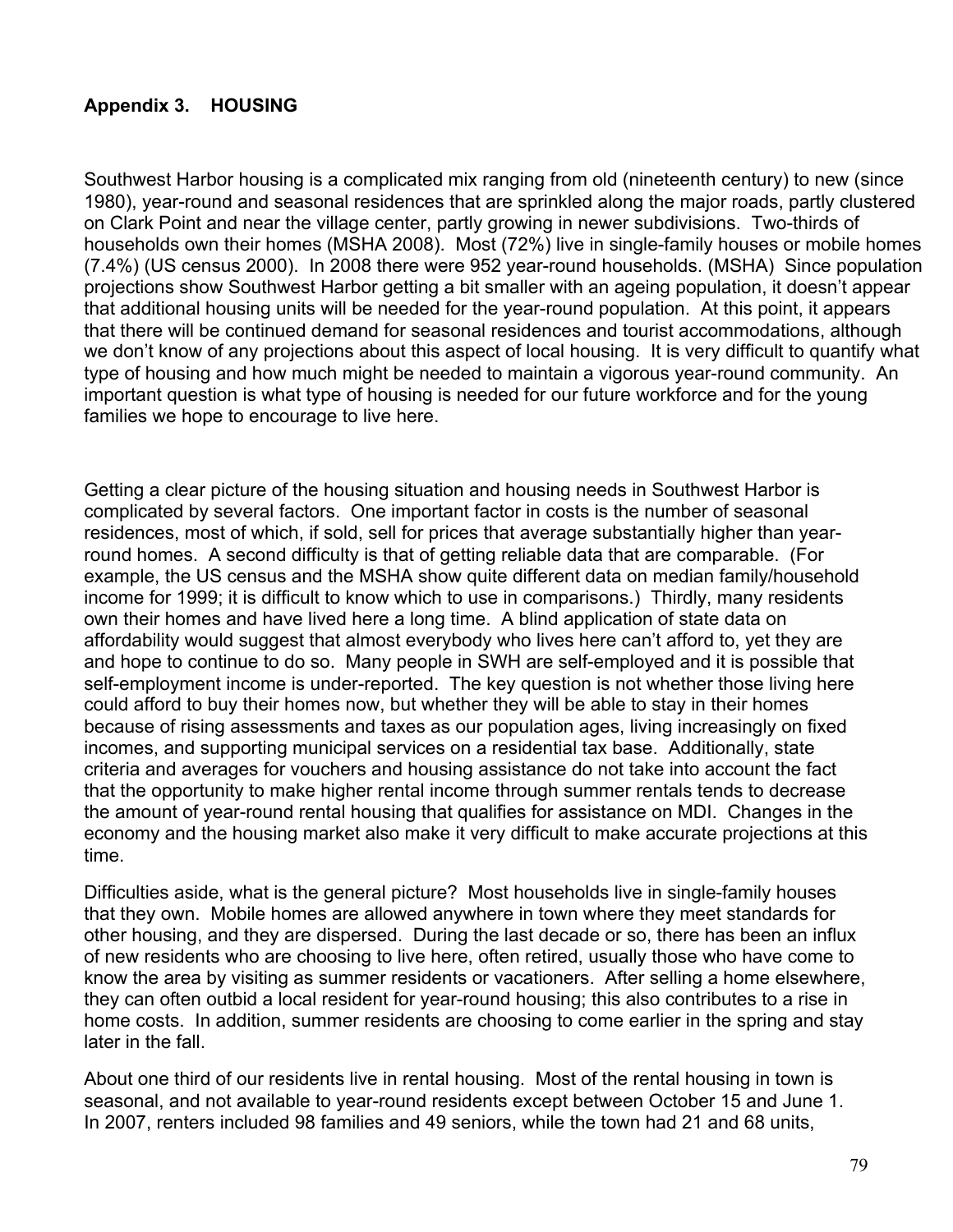respectively, of partially subsidized rental housing with income qualifications. Although there clearly is additional rental housing, it is not necessarily affordable to families who need it, and there is a notable lack of rental housing of a quality that is likely to appeal to professional workers.

Southwest Harbor has three groups of subsidized apartments. The current need for affordable apartments for the elderly appears to be met by Ridge Apartments with 32 units and Norwood Cove with 18 units. These apartments are subsidized by HUD (Federal funds). Some additional assisted living housing and adult day care for adults still living at home with caregivers who work all day will undoubtedly be needed in the region as our population ages. This housing need will probably be met regionally (in other towns on the island, as well as within a 50 mile radius). The new community health center includes an elder day care center.

Beech Cliff has 21 apartments for families and others of which 9 family units are subsidized by the Rural Development Authority. According to data from the state, there is an unmet need for subsidized housing for families in our town. The problem here is that, where state or federal funds for vouchers are available, rental apartments in Southwest Harbor (and on MDI in general) are either not available for a year lease (because of summer season rentals) or the rents in our local (MDI) market exceed the state's guidelines for fair market rent.

Affordability has often been discussed, but it's hard to come to reliable conclusions. According to the SPO data, the income needed to afford a home at the median price is about 2.5 times the actual median income of year-round residents. Housing prices are pushed upwards by competition from retirees from away who can afford to buy homes that are not affordable to locally employed families. This appears to be a more important trend than the conversion of seasonal homes to year-round use. There is no apparent demand for more affordable year-round rental housing. (This may be deceptive in a market where most of the rentals are seasonal and relatively expensive.) There appears to be a lack of rental housing that is desirable (and affordable) for young professional or entrepreneurial families.

Since the median home price is inflated by higher-end summer homes, the numbers provided by the SPO showing that 61% of our residents are unable to afford to live here (using the criterion that affordability means spending 28% or less of household income on mortgage, taxes and insurance) obscure the fact that people do live here, in houses that are valued at much less because they bought them years or decades ago. More worrisome in terms of housing affordability is that median household income in SWH has decreased between 2000 and 2008, while increasing in Hancock County and in the state. Unemployment in SWH has risen in the same time period to 6.2% (2007) compared to 3.6% in the Hancock county area and 4.7% in the state. Both these trends are likely related to the loss of two boat building firms that moved to Trenton soon after 2000. If there isn't enough good employment in town or nearby, workers, and especially young families starting out, may not choose to live here even if there is "affordable" housing. Substandard housing is not an issue in SWH.

Understanding the extent to which more affordable workforce housing is needed for our future workforce (where the job market is not growing) and how to attract young families with school-age children to keep a viable year-round community are important issues for this town. Many people in our current workforce live elsewhere and are unlikely to move to Southwest Harbor if more affordable housing were to be developed, so the real question is how affordable workforce housing might affect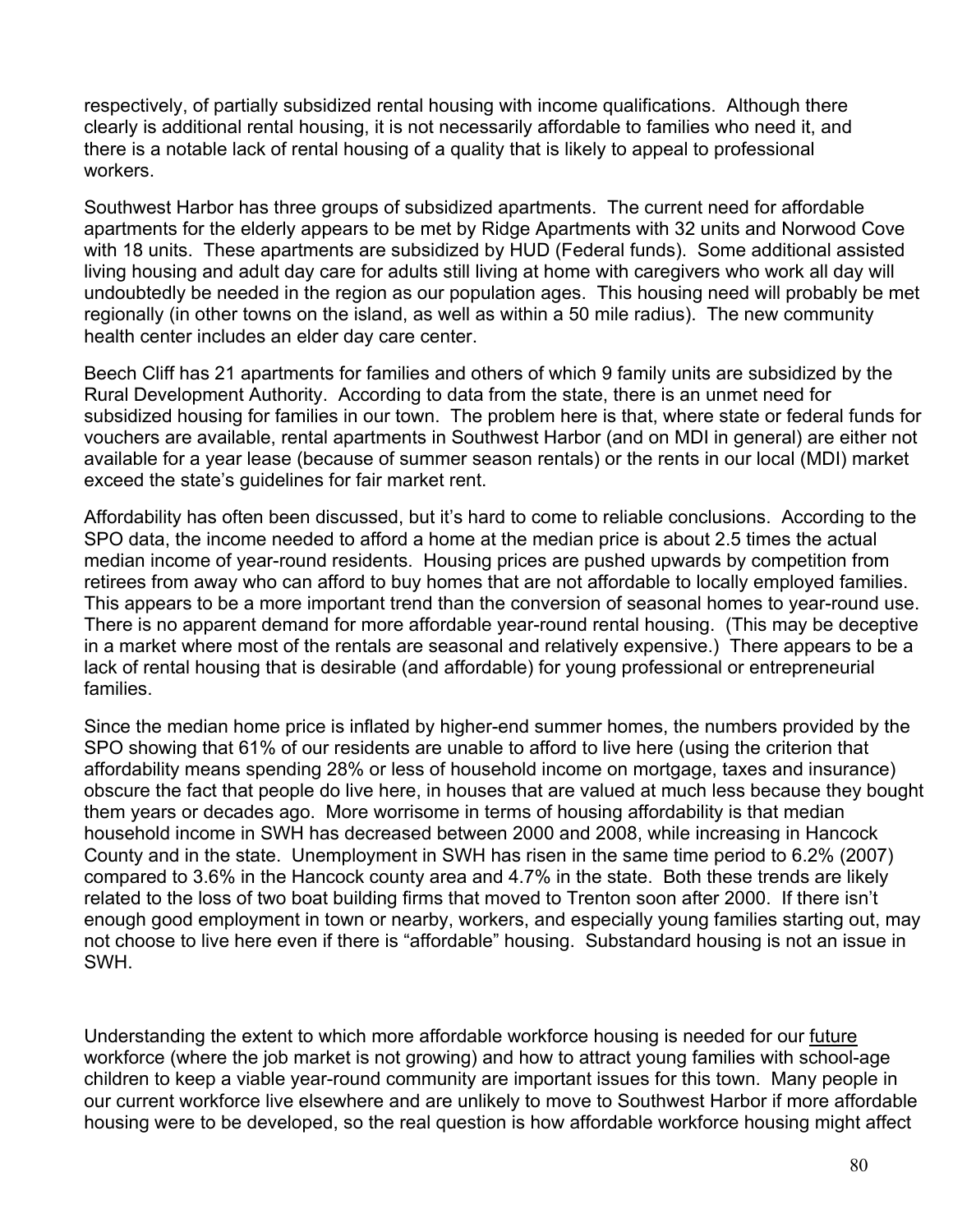the future size and nature of our population. As a town, we have not yet explored "non-traditional" approaches to more affordable housing. Most housing here consists of single-family residences on lots of 0.5 to 1.0 acres (with smaller lots in the center of town). We have not seriously considered encouraging smaller lot sizes, multi-family housing, or condominiums for year-round residents. The existing Land Use Ordinance neither encourages nor discourages the development of affordable housing.

Both the Island Housing Trust and the MDI Housing Authority are taking regional initiatives to increase the amount of workforce housing on MDI. Their economic approaches have been different, and with the current economic downturn it is hard to predict how successful they will be. Certainly people who work in SWH could live in these developments, and the town could cooperate with the Island Housing Trust to acquire workforce housing in SWH by converting appropriate existing housing stock that comes on the market to long-term affordability through covenants.

|                   | #<br>Households     | 2000<br>Median<br>family<br>income<br>(b) | 2008 Median<br>family<br>income $(c)$ | 2007<br>Median<br>home price<br>(a) | 2008<br>Home<br>owner-<br>ship(c) | 2007(c)<br>Unemployment |
|-------------------|---------------------|-------------------------------------------|---------------------------------------|-------------------------------------|-----------------------------------|-------------------------|
| Southwest         |                     |                                           |                                       | \$                                  |                                   |                         |
| Harbor<br>Hancock | 966 a               | \$50,000                                  | \$43,962                              | 337,500 d                           | 66%                               | 6.20%                   |
| County            | 21,864 b            | \$43,216                                  | \$47,849                              | \$196,500                           | 76%                               | 5.60%                   |
| Maine             | 518,200 b           | \$45,179                                  | \$46,419                              | \$185,900                           | 72%                               | 4.70%                   |
| NOTES:            | a) SPO data to town |                                           |                                       |                                     |                                   |                         |

#### Table 3.1 Factors in Housing Affordability

b) 2000 US census

c) Maine State Housing Authority

d) 2008 median home price \$170,650 (MSHA) shows market change, few sales, implications not clear

| Table 3.2 Owner- and Renter-Occupied Housing – 2000 and projections (3) |  |  |  |
|-------------------------------------------------------------------------|--|--|--|
|                                                                         |  |  |  |

|                                       | <b>July 2000</b><br>(1) | <b>July 2005</b><br>(2) | <b>July 2010</b><br>(2) | <b>July 2015</b><br>(2) |
|---------------------------------------|-------------------------|-------------------------|-------------------------|-------------------------|
| Owner occupied or for sale            | 594                     | 617                     | 643                     | 677                     |
| Renter occupied or for rent           | 337                     | 347                     | 357                     | 367                     |
| Total units occupied/for sale or rent | 931                     | 964                     | 1000                    | 1044                    |

Notes: (1) US Census 2000; (2) Maine SPO projections from US Census 2000; (3) source: Maine SPO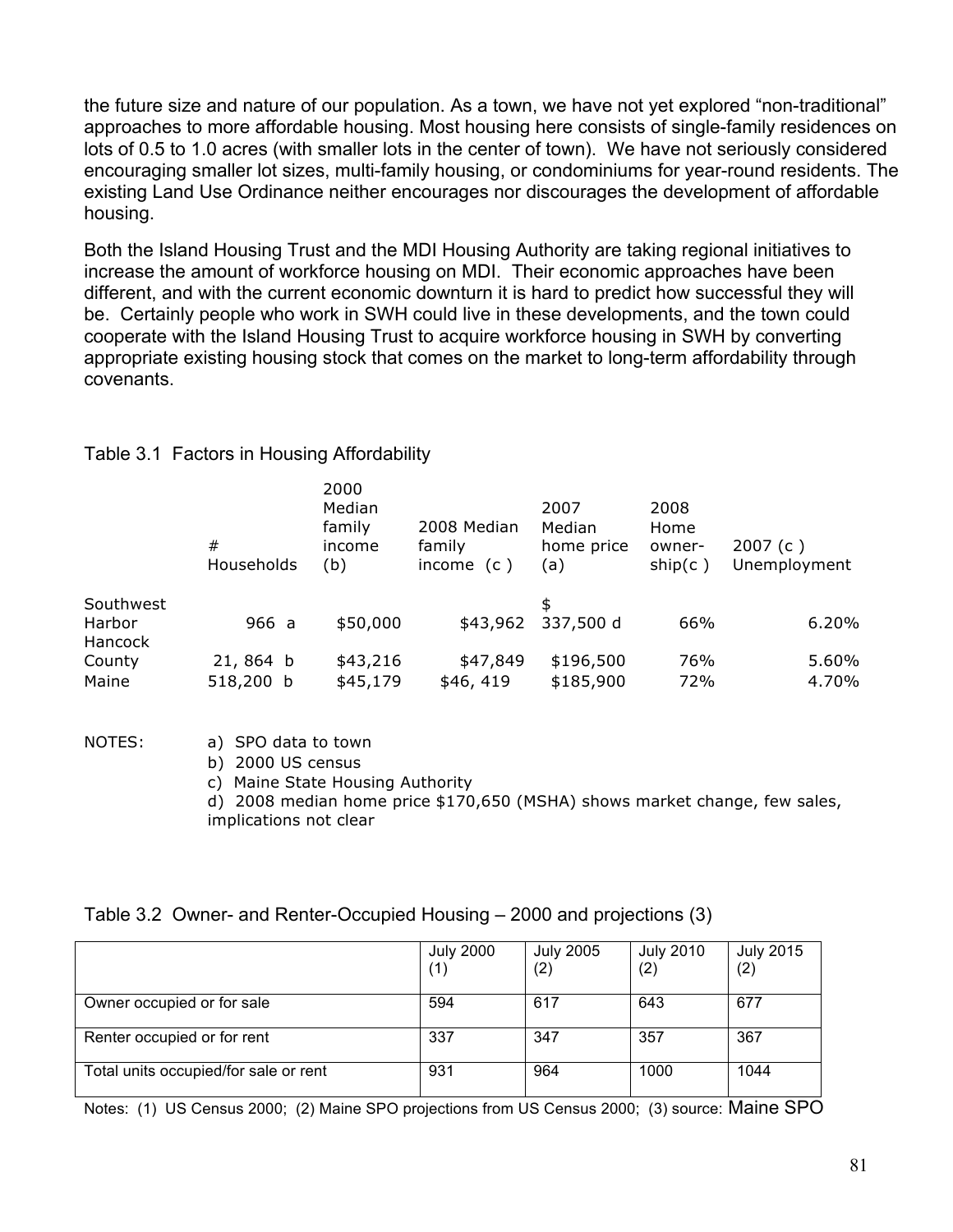Table 3.3 Households Unable to Afford Median Home

|                                  | Percent of                                | Number of                           |  |  |  |  |
|----------------------------------|-------------------------------------------|-------------------------------------|--|--|--|--|
|                                  | Households Unable to Households Unable to |                                     |  |  |  |  |
|                                  | Afford                                    | Afford                              |  |  |  |  |
| Location                         |                                           | Median Home Price Median Home Price |  |  |  |  |
| <b>Southwest Harbor</b>          | 83.9%                                     | 810                                 |  |  |  |  |
| Ellsworth, ME LMA Housing Market | 67.9%                                     | 16,340                              |  |  |  |  |
| <b>Hancock County</b>            | 67.8%                                     | 16,267                              |  |  |  |  |
| Maine                            | 65.8%                                     | 369,172                             |  |  |  |  |
| <b>Congressional District 2</b>  | 58.4%                                     | 162,231                             |  |  |  |  |

Table 3.4 Renter Households That Can't Afford the Average 2 Bedroom Rent

|                                      |           | % Households # Households |              |                      |
|--------------------------------------|-----------|---------------------------|--------------|----------------------|
|                                      | Unable    | Unable                    |              |                      |
|                                      | to Afford | to Afford                 |              | <b>Income Needed</b> |
|                                      | Average   | Average                   | Average 2 BR | to Afford            |
| Location                             | 2BR Rent  | 2BR Rent                  | Rent         | Average 2 BR Rent    |
| Southwest Harbor                     | 59.7%     | 197                       | \$814        | \$32,544             |
| <b>Hancock County</b>                | 59.3%     | 3,449                     | \$856        | \$34,244             |
| Ellsworth, ME LMA Housing Mkt. 59.0% |           | 3,431                     | \$848        | \$33,902             |
| Maine                                | 57.7%     | 90,160                    | \$842        | \$33,678             |
| <b>Congressional District 2</b>      | 57.5%     | 43,643                    | \$747        | \$29,862             |

#### Table 3.5 Population and Projections for SW Harbor: www.maine.gov/spo/economics/projections/index.htm

|  | Year 1990 | 1995 2000 2005 2010 |  |  |  | 2015 2020 2025 2030 |  |
|--|-----------|---------------------|--|--|--|---------------------|--|
|  | Pop. 1967 | 2077 1969 1983 1979 |  |  |  | 1956 1914 1851 1778 |  |